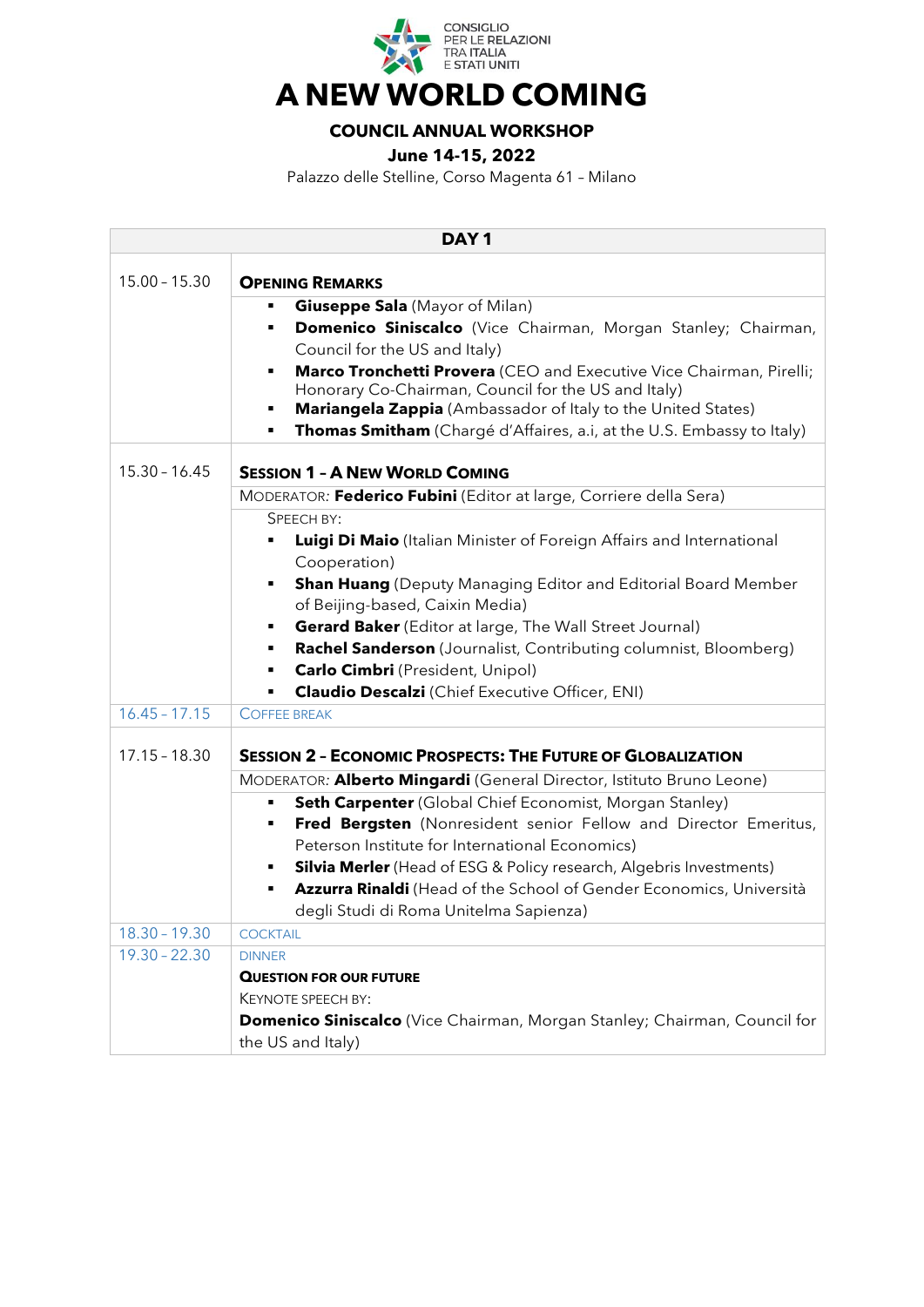

| DAY <sub>2</sub> |                                                                                    |  |
|------------------|------------------------------------------------------------------------------------|--|
| $08.45 - 09.30$  | <b>WELCOME COFFEE</b>                                                              |  |
|                  | <b>QUESTION FOR OUR FUTURE</b>                                                     |  |
| $09.30 - 09.45$  | <b>KEYNOTE SPEECH BY:</b>                                                          |  |
|                  | <b>Domenico Siniscalco</b> (Vice Chairman, Morgan Stanley; Chairman, Council for   |  |
|                  | the US and Italy)                                                                  |  |
|                  |                                                                                    |  |
| $09.45 - 11.30$  | <b>SESSION 3 - EUROPE-USA: WHAT'S NEXT AFTER THE WAR IN UKRAINE?</b>               |  |
|                  | MODERATOR: Alessandro Speciale (Chief Bureau, Bloomberg Rome)                      |  |
|                  | <b>Emma Marcegaglia</b> (Chair & CEO, Marcegaglia Holding)                         |  |
|                  | Giampaolo di Paola (Former Minister of Defence and Former Italian                  |  |
|                  | Military's Chief of Staff)                                                         |  |
|                  | Stefania Battistini (Journalist, Tg1 Rai)                                          |  |
|                  | Thomas Smitham (Chargé d'Affaires, a.i, at the U.S. Embassy to Italy)              |  |
|                  | <b>THE KABUL AMNESIA?</b>                                                          |  |
|                  | Stefano Pontecorvo (Former Nato Representative in Afghanistan)                     |  |
|                  | <b>UKRAINE AND THE EUROPEAN INTEGRATION</b>                                        |  |
|                  | <b>Emine Dzhaparova</b> (First Deputy Minister of Foreign Affairs, Ukraine)*       |  |
| $11.30 - 11.45$  |                                                                                    |  |
|                  | <b>SESSION 4 - THE ITALIAN POLITICAL OUTLOOK</b>                                   |  |
|                  | MODERATOR: Gianni Riotta (Pirelli Visiting Professor, Princeton University;        |  |
|                  | Executive Vice Chairman, Council for the US and Italy)                             |  |
|                  | <b>Enrico Letta</b> (Party Secretary, Democratic Party)                            |  |
|                  | <b>Giuseppe Conte</b> (President, Movimento 5 Stelle)                              |  |
| $11.45 - 12.00$  | <b>COFFEE BREAK</b>                                                                |  |
| $12.00 - 13.00$  | <b>SESSION 5 - DATA AND ARTIFICIAL INTELLIGENCE, A NEW DIMENSION</b>               |  |
|                  | MODERATOR: Paolo Cesarini (Member of the Management Committee,                     |  |
|                  | European Media and Information Fund)                                               |  |
|                  | Vladimir Alexeev (Digital Experience Specialist, DB Schenker)*                     |  |
|                  | Sergio Dompé (President, Dompé)                                                    |  |
|                  | Massimo Proverbio (Chief Technology Officer, Intesa Sanpaolo)                      |  |
|                  | <b>Elena Musi</b> (Associate Professor, University of Liverpool)<br>$\blacksquare$ |  |
|                  |                                                                                    |  |
| $13.00 - 13.30$  | <b>REMARKS FROM U.S. TREASURY DEPUTY SECRETARY WALLY ADEYEMO</b>                   |  |
| $13.30 - 14.45$  | <b>LUNCH</b>                                                                       |  |
|                  |                                                                                    |  |
| $14.45 - 15.45$  | <b>SESSION 6 - GROWTH AND INNOVATION IN MATURE INDUSTRIES</b>                      |  |
|                  | MODERATOR: Giovanna Pancheri (Journalist & Anchor, SKYTG24)                        |  |
|                  | Monica Mandelli (Head of Latin America, KKR)*                                      |  |
|                  | Veronica Diquattro (Chief Revenue Officer Europe, DAZN)*<br>٠                      |  |
|                  | Tatiana Rizzante (CEO, Reply),                                                     |  |
|                  | David Nothacker (Co-Founder & CEO, sennder)                                        |  |
| $15.45 - 16.00$  | <b>COFFEE BREAK</b>                                                                |  |